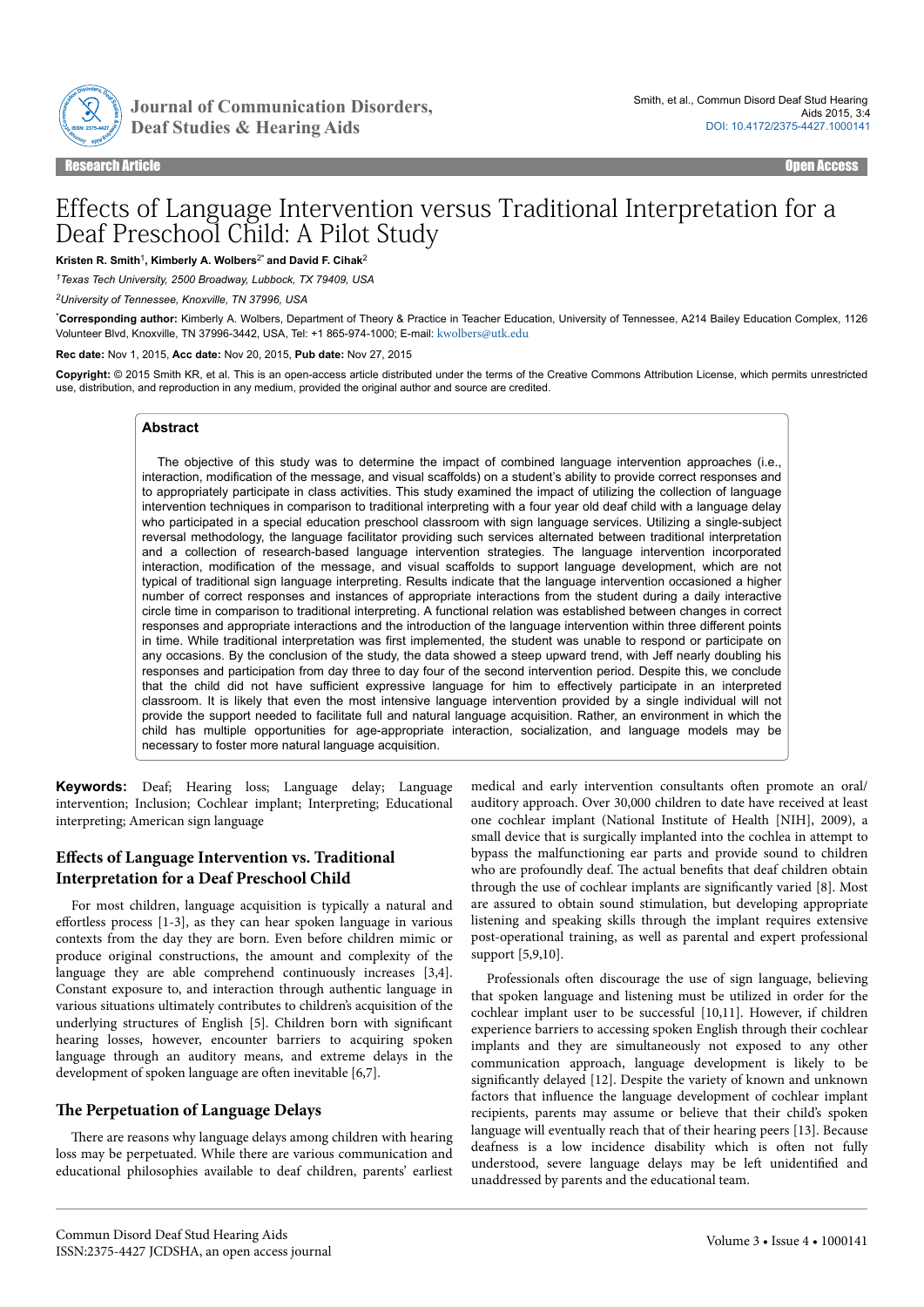The factors that contribute positively or negatively to the language development of children who have cochlear implants include access to post-implant support and services, the effectiveness of aural training, mechanical failure, presence of additional physical issues, cognitive ability, student motivation, the onset of intervention, and other unknown variables [6,14]. Even those children who have made great strides in their spoken language development following cochlear implantation often do not develop age appropriate language skills by the time s/he reaches school age [15,16]. While the extent of these delays varies greatly, there remain cases in which children who receive cochlear implants do not benefit enough to continue utilizing them in any capacity [17]. Despite early intervention approaches for children with cochlear implants, the majority of children with significant hearing loss are still arriving to school with language delays [16,18].

## **Educational Placement Options for Deaf Children**

Providing children with educational accommodations and services in the general education setting is often viewed as the least restrictive environment for children with disabilities [17]. Yet, this can also be the most limiting setting with respect to the unique language development needs of children with hearing loss [18]. While a sign language interpreter is one possible service for a student with hearing loss [17], this may do little for a child lacking an adequate sign language foundation.

Specialized schools are often viewed as the most restrictive educational environment [19]. For signing deaf children however, specialized schools provide unlimited opportunities to experience direct communication with teachers, staff, and peers. Nearly all instruction, activities, and conversation take place through a visually accessible mode, which is especially advantageous for those who have difficulty hearing language [7,16,20,21]. There are different educational placements available to deaf children, but the decision is ultimately that of the student's IEP team.

## **Interpreter Services in the School Setting**

When a signing deaf child is placed in the general education setting, a qualified and/or certified sign language interpreter may be determined essential for access to communication and instruction. Nationally certified interpreters are expected to follow a set of ethical guidelines - the Code of Professional Conduct (CPC) - established by the Registry of Interpreters for the Deaf (RID) in conjunction with the National Association of the Deaf (NAD). Нese guidelines are designed to protect adult consumers' privacy and guarantee that professional services are rendered. Because of their unique psychology and educational needs, some of these guidelines may not be in the best interest of developing children. It has been proposed that a type of language intervention, rather than impartial interpretation may be more appropriate [21]. Every opportunity for early language development is critical for young children with significant hearing losses. Нerefore, it is crucial that a language intervention be initiated as soon as possible [7,22].

In attempt to address some of the unique circumstances that surface in educational settings, Schick (2007) established a set of professional guidelines specifically designed for educational interpreters, and a correlating assessment utilized to determine the qualifications of educational interpreters. Нis is known as the Educational Interpreters Performance Assessment [21]. In turn, the guidelines established are referred to as the EIPA Guidelines. These Guidelines more specifically

respond to the unique situations encountered by interpreters in the educational setting.

There are a number of differences between the CPC and the EIPA Guidelines. Нe CPC states that interpreters should maintain confidentiality of all communication, refrain from counsel, advice, or personal opinion [23], while the EIPA Guidelines recognize that interpreters can "provide valuable contributions about how the student is functioning with an interpreter and can answer questions and address concerns related to a student's communication needs" [21]. The CPC states that interpreters should render the message in its entirety, conveying the spirit and meaning of the speaker and approach all consumers with professional demeanor at all times, while the EIPA Guidelines suggest adapting interactions to the maturity and developmental level of the student. Нe CPC advises against interpreters performing dual roles, while the EIPA Guidelines recognize that the interpreter may be the best person to provide supplemental instruction. Нe EIPA Guidelines take into account the unique psychology of a child in the educational interpreting process.

# **Interpreting for Children with Language Delays**

According to the EIPA Guidelines, using an interpreter under any circumstances requires a "certain cognitive sophistication" [21]. Students who are too young in age or development may not be able to comprehend the concept of an interpreter, nor how to appropriately take responsibility for learning. In this situation, a person who can interact and communicate directly with the student may be more beneficial [16,21,22,24]. Yet, there is very little research to determine which situations warrant an interpreter, and which require an alternate type of language intervention, or exactly what such language intervention should entail [21,25]. Because of the varied situations children with hearing loss experience prior to arriving at school, the specific language and communication issues of each child are unique. Regardless, accessible and meaningful communication, including interaction in the child's natural language modality, must occur in order to allow for language development [12,25].

# **Language Intervention Approaches**

When natural language acquisition cannot or does not occur, there are a variety of language intervention strategies that may be implemented within the home or school environment. Due to the limited amount of research available regarding specific language intervention strategies for language delayed deaf students, the strategies utilized within this language intervention are based largely on strategies that have proven successful for hearing students, and can be categorized as interaction with the student, modification of the message, and the use of visual scaffolds.

## **Interaction with the Student**

Natural language acquisition can occur when there is scaffolded communication between linguistically mature language models and a child. Whereas traditional interpreters refrain from initiating interaction with the client or interjecting their own thoughts and statements during an assignment [4,26,27], children who are language delayed may show significant linguistic benefit if the signing adult takes on a more involved role [21]. For example, modeling and roleplay have both proven to be very effective approaches with deaf children [6] whereby the adult first demonstrates the expected response to a given situation or question.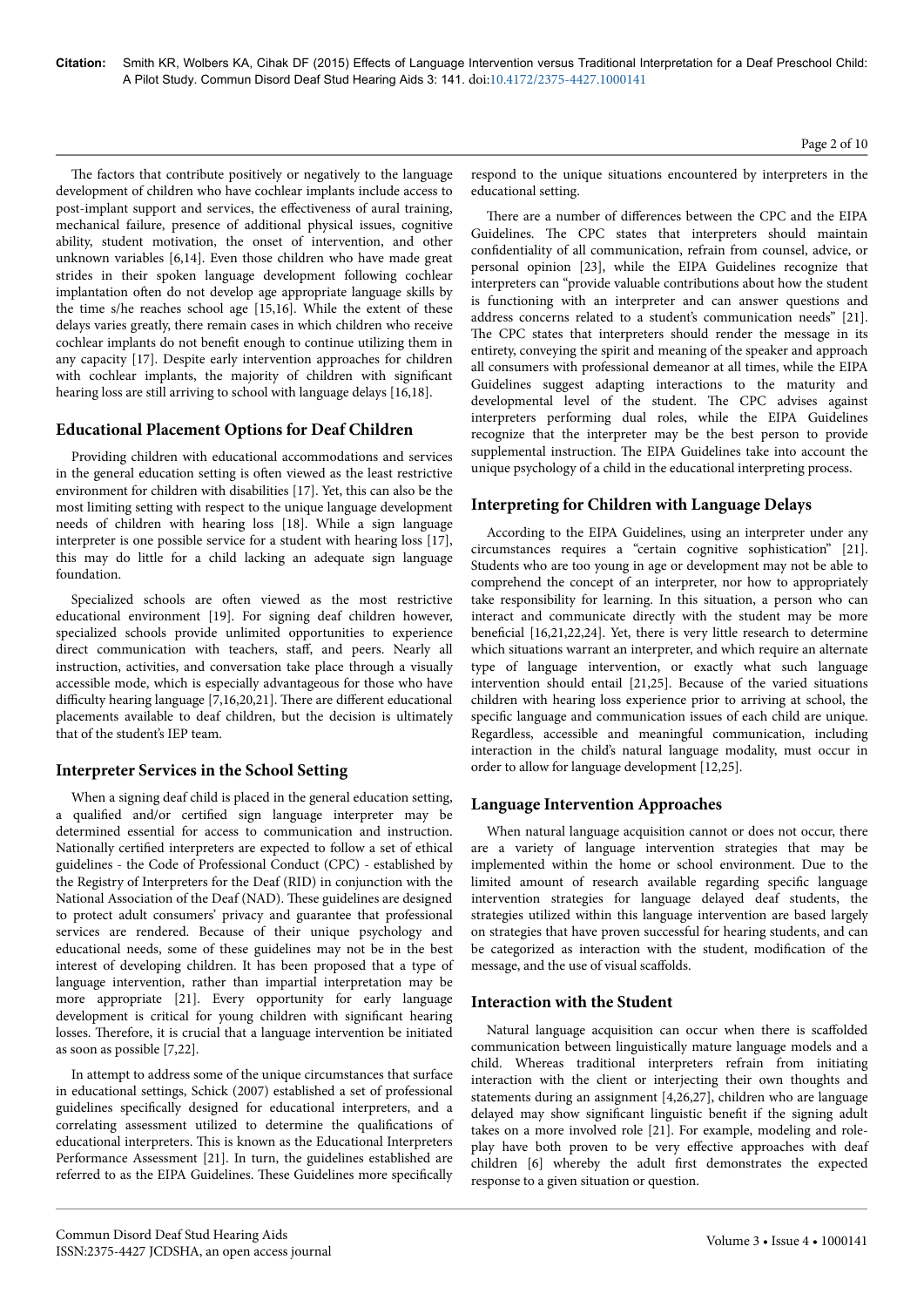Providing positive feedback to the language attempts of children who have language delays is also essential to reinforce and encourage continued use of the language [28-30]. While it is typically the responsibility of the teacher to provide praise, criticism, and/or rewards to all students, positive reinforcement is most successful when it is immediate [31,32]. Нis presents an issue when considering that a traditional interpreter always remains at least several seconds behind when signing the spoken feedback of the teacher.

Lastly, when children have errors in language beyond the age in which they are developmentally appropriate, suggested interaction guidelines include using expansion, expatiation, and revision techniques [30]. Expansion describes elaboration of the child's attempted message by the language model. Expatiation involves adding details to a child's utterance for clarity. Revision refers to the correction of an erroneous utterance by the language model [30].

The primary expectation of traditional interpretation is to unobtrusively interpret from spoken English into sign language and vice-versa. Typically, encouraging language use of the client is not part of the interpreter's role, and correcting language is not appropriate. For deaf students, however, the signing adult may be the only person qualified to provide the direct language feedback necessary.

## **Modification of the Message**

Children make sense of new information by connecting it with information they already know [6,14]. An elementary teacher adjusts her language to the level whereby most concepts are readily understood by the class. Yet, the classroom discourse may still be at a linguistically more mature level than a deaf student with a language delay can access [16]. For such a child, impartial interpretation may create problems for further language development. Нe child may not know the meaning of signs used by the interpreter. In fact, s/he may not even recognize iconic signs (i.e., signs that are produced to physically resemble objects) as one would assume [33]. Input plus one is a language technique whereby the adult communicates at a level just beyond where the student is currently functioning [34], making the language more accessible and providing opportunity for further development. In cases of extreme delay, the signer may use more transparent language such as gesture, facial expressions, and classifiers to support understanding while slowly integrating new signs [35].

Rhetorical questions in English, in which a question is asked to make a point with no expectation of an actual response [36], may be another reason to modify the message, for these questions can be difficult for children to understand [37]. In a classroom where rhetorical questions are being used, one approach is to rephrase a speaker's rhetorical question into a direct statement.

## **The Use of Visual Scaffolds**

Research has indicated that incorporating visual prompts and pictorial cues is successful for both hearing and deaf individuals with language delays [38-42]. A signer who incorporates greater use of visual scaffolds when communicating with a language delayed child can further promote development. When certain signs and words are beyond a student's ability to make sense of within an interpreted message, pictures and props may be able to accurately express the desired concept. Additionally, spatial relations are typically conveyed in ASL from the perspective of the signer, which requires the viewer to mentally rotate these constructions to perceive accurately. Children learning American Sign Language (ASL), however, develop the ability Page 3 of 10

for mental rotation later than the ability to understand constructions that do not require this reversal [43]. A signer who uses visual scaffolds in conjunction with the signed information can avoid the use of mental rotation with a linguistically immature student.

For deaf children who are unable to communicate orally and have limited sign language skills, a general education classroom can be even more restrictive to development due to the difficulty of creating an environment conducive to language acquisition [20]. A child may struggle to develop language through the use of a traditional interpreter. Unfortunately, little research is available to guide the accommodations of deaf children who are language delayed and educated within the general education classroom. Нe components utilized in this specific intervention by the language facilitator can be categorized as interaction, modification of the message, and visual scaffolds. This study investigated the use of language intervention strategies in comparison to traditional interpretation for a Deaf child within a preschool classroom. Нe research question for the current study is as follows: What is the impact of combined language intervention approaches (i.e., interaction, modification of the message, and visual scaffolds) on the student's ability to provide correct responses and to appropriately participate in class activities?

# **Method**

## **Participant and setting**

The student participant in this study was a four year old, profoundly deaf, Caucasian male. The student, referred to as Jeff, had received a single cochlear implant three years before the implementation of this study and prior to two years of age. Because hearing loss could not be ruled out as the contributor to such a severe language delay, standardized assessment results were not available at this time. Despite monthly therapy sessions provided by a local children's speech center, Jeff had yet to show any type of observed response to sound (e.g., does not turn head or startle to loud noises), intelligible voiced utterances or spontaneously signed utterances at the start of the study. His classroom and itinerant deaf education teachers reported that he did not have any spontaneous or imitated spoken language skills, and therefore could not communicate even the most basic of ideas. As is the case with other deaf children who have failed to develop spoken communication and listening skills, Jeff exhibited a severe language delay and was not participating meaningfully in the majority of classroom activities. Because of this delay, it was the recommendation of the deaf education teacher that Jeff be exposed to sign language through inclusion deaf education services for 45 minutes daily.

Jeff was placed in a self-contained special education preschool classroom. Нis classroom served approximately twelve children under the age of six with diagnosed or suspected disabilities. A certified preschool teacher led the class each day, utilizing a variety of methods and materials that targeted the Tennessee State Standards. Нree fulltime teaching assistants also facilitated small group learning and helped with the overall implementation of daily procedures. Jeff's parents desired that he be educated by his home school district in a preschool classroom for children of various disabilities, with support services from an itinerant deaf education teacher. Because most students' disabilities were physical or mild cognitive or developmental delay, the classroom was conducted similarly to the general education preschool classroom. Нe classroom was part of a reverse mainstreaming program, meaning that two students from a general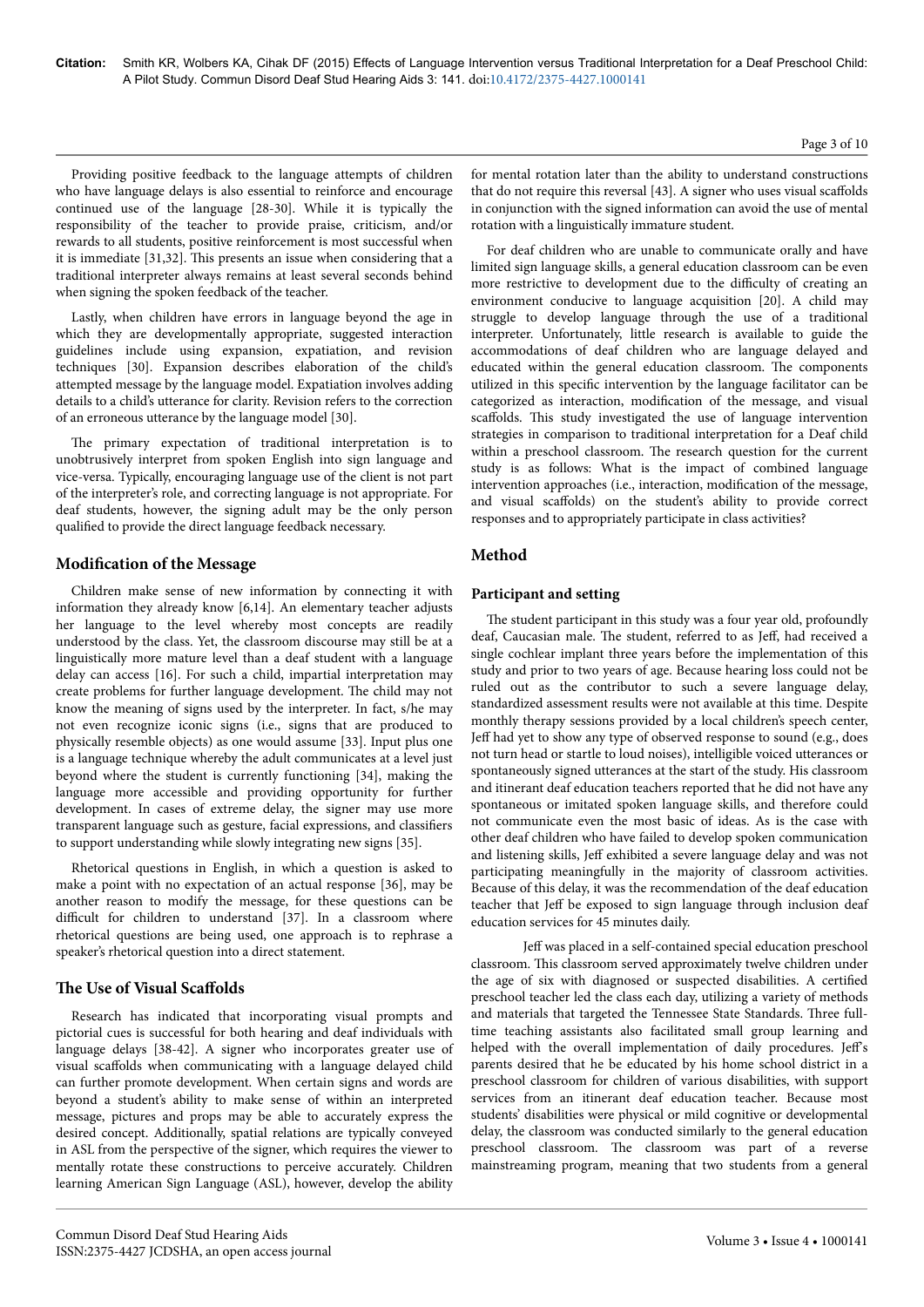Page 4 of 10

education preschool class joined the program daily so that students had opportunities to interact with typical peers.

During morning circle time, the students (approximately eight to twelve, depending on student attendance) each sat on one predesignated square on the large classroom rug. Нis morning circle time (large group lesson) served as the setting for the study, during which a daily procedures were followed routinely. Each day, either the teacher or one of two teacher's assistants sat facing the students in a small chair and led the circle time lesson. To the leader's left was an easel that displayed a calendar including the month, and printed number cards indicating the date for each day that had already passed. Occasionally, additional materials were placed on the chalk rest, such as a book the class was reading at that time. To the leader's right was a radio used to play the morning music.

The signer who provided the language intervention was functioning as a language facilitator for this particular child, in accordance with his academic and functional goals. She was at the time, a deaf education graduate student and teacher intern. She had completed the majority of her coursework, had obtained an interim teaching license, and was participating in a year-long internship program under the direct supervision of a certified deaf education mentor teacher. She had prior experience in educational interpreting, including a bachelor's degree in American Sign Language with concentrations in both deaf culture and sign language interpreting. She had been working with deaf children in varying capacities for approximately six years prior to implementing the intervention.

For the purposes of this study, the interventionist who provided sign language/deaf education services is referred to as the language facilitator. While interpreting the classroom discourse was certainly a component of the intervention, the additional goals of facilitating language development through significant modification was clearly beyond the scope of what an interpreter would typically be expected and qualified to do. Each day, the language facilitator was positioned seated on the floor to the left of the group leader (teacher or teaching assistant), but not completely on the other side of the easel. Most students were not consistently seated, but Jeff always sat to his right of all other students, directly in front of the language facilitator.

## **Materials**

The language facilitator utilized a set of materials specifically created and collected for the purpose of facilitating language development and understanding from Jeff. These materials included a number chart showing numbers 1-20, a "year-at-a-glance" chart with small calendars of each month in the year, a collection of different foam shapes, colored pictures indicating concepts and phrases: "good morning," "joy," "stand-up," "snack," "peanut butter," "head," "shirt," "pants," "socks," "shoes," and "underwear." Also used was a set of laminated alphabet cards, each showing the printed letter and depicting the appropriate hand production of the fingerspelled sign. A turkey Beanie Baby was used during the signing of a Нanksgiving story. Large paintings indicating the four different seasons were used each morning. Нese materials were created by the language facilitator specifically for use with the deaf child who participated in the study. While it is quite possible that these materials were visibly accessed and utilized by students other than the participant in the study, no data was collected regarding this possibility.

# **Variables**

The independent variable in this study was the language facilitator's use of a specific set of language intervention techniques, including interaction, modification, and/or visual scaffolds, (Table 1) while working with a deaf child placed within a classroom of hearing children, in comparison to traditional classroom interpretation. Нe dependent variable was the amount of instances of appropriate interaction that the single deaf student, Jeff, demonstrated during a morning circle time routine.

| <b>Instructional</b><br><b>Components</b>                           | <b>Instructional Procedures</b>                                                                                                                      |
|---------------------------------------------------------------------|------------------------------------------------------------------------------------------------------------------------------------------------------|
| Interaction                                                         | communication directly with the language facilitator (no<br>indication of original speakers)                                                         |
|                                                                     | modeling of correct response/appropriate participation                                                                                               |
|                                                                     | immediate feedback and reinforcement for correct language<br>usage and participation                                                                 |
|                                                                     | correction techniques – expansion, expiation, and revision                                                                                           |
|                                                                     | supporting student language attempts                                                                                                                 |
| Modification of<br>the Message                                      | simplification of the signed vocabulary, including gesture                                                                                           |
|                                                                     | deletion of extraneous information                                                                                                                   |
|                                                                     | modification of content presented                                                                                                                    |
|                                                                     | rephrasing of (English) rhetorical questions into simple<br>statements                                                                               |
| <b>Utilization</b><br>οf<br>Non-Manual<br>Visual<br><b>Supports</b> | Using pre-made pictorial cues to clarify the message or<br>prompt                                                                                    |
|                                                                     | Utilizing classroom supports to avoid mental sign language<br>rotation, which is problematic for learners with emerging sign<br>language skills [43] |

Table 1: Components of the intervention.

For the purpose of the outcome variables being measured in this study, appropriate interaction encompassed instances of the student's meaningful responses and appropriate participation. A response indicated any instance in which Jeff answered a question in a way that demonstrated understanding of the content and question being asked. Participation was counted as any instance in which Jeff appropriately followed directions, completed a task, participated in a routine, or offered an echo response that was identical to the teacher's prompt, such as when the teacher modeled each letter of the alphabet to facilitate the students' responses.

# **Data Collection**

All data for this intervention were collected during circle time each morning, which primarily consisted of the same daily activities. "Circle time" began between 8:15 – 8:30 each morning and lasted an average of 26 minutes. Event recording was used to track meaningful responses and appropriate participation. A meaningful response was defined as the student responding correctly to a question (either directed to him only, or towards the group for a collective response). Examples of meaningful responses include the student signing "December" in response to the teacher asking the whole class what the current month of the year is, or the student signing "square" in response to being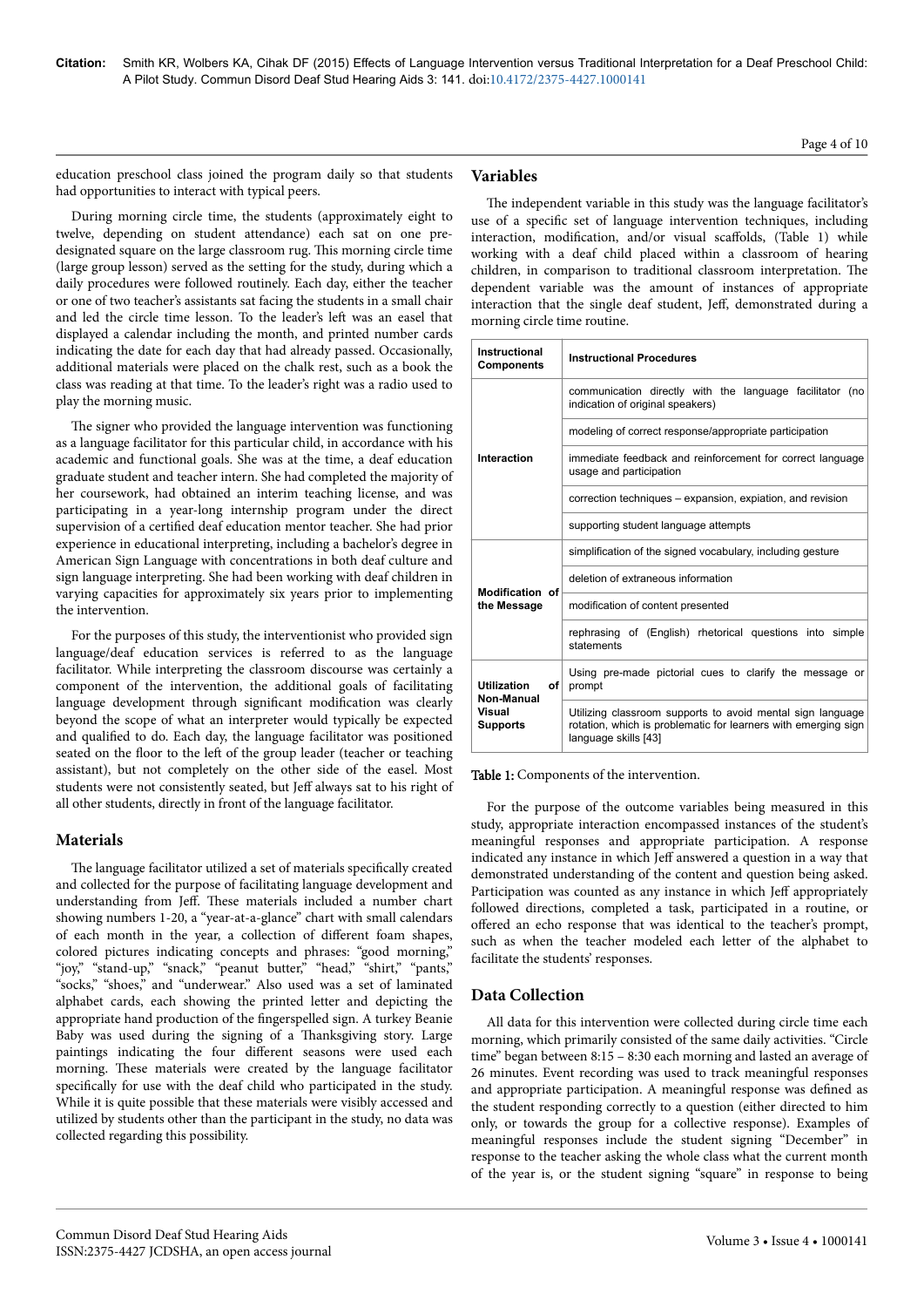shown a square and asked "What's this?" As a variable, participation was measured when it indicated language comprehension. Examples of appropriate participation include: reaching out for a handshake, standing up, clapping or dancing along, or any other behavior that demonstrated he understood the expectations.

## **Design**

A single-subject withdrawal/reversal (ABAB) design [44] was utilized in order to document effects of the intervention and establish a functional relation between variables. During baseline, the language facilitator (functioning as an interpreter) presented information to Jeff in a traditional interpreting manner. She only signed what was communicated verbally in the classroom and did not incorporate any additional language intervention strategies. A minimum of three school days of data were collected or until the data were stable. After the data were considered stabled during baseline, the language facilitator introduced the intervention and signed what was communicated verbally in the classroom, along with additional language intervention strategies. Нe intervention phase continued for a minimum of three days or until Jeff reached criteria. Criteria were defined as an ascending trend (therapeutic direction) above baseline levels in Jeff's total occurrence of correct responses and appropriate participation was observed. After reaching criteria, the language facilitator no longer incorporated the additional language intervention strategies; she only signed what was communicated verbally in the classroom. Нe withdrawal phase continued for a minimum of three school days or until Jeff's performance reversed and approached near baseline level. Afterwards, the language facilitator re-introduced the supplemental language intervention strategies when signing.

## **Procedures**

#### **Baseline**

During traditional interpretation/baseline, the language facilitator (functioning as an interpreter) sat directly in front of Jeff, facing him and interpreted in a traditional manner. Anything that was stated aloud by the classroom teacher, assistants, students, parents, or anyone who could be heard was interpreted. Sign choice matched the original spoken message to the best of the interpreter's ability, with technical words being fingerspelled if no sign was available. During traditional interpreting/baseline, conversations amongst adults in the classroom or via telephone were interpreted to Jeff as they occurred, even if the information was not instructional in nature or pertaining to the students. During interpretation, she did not prompt Jeff to pay attention or answer questions if it was his turn, except when interpreting prompts of the teacher. No reinforcement was given to Jeff directly from the language facilitator (functioning as an interpreter). When the teacher praised other students or the entire class however, this was interpreted, regardless of Jeff's behavior. Every utterance was signed using the "signer's perspective," regardless of whether or not the idea was abstract. No gesture or simplification of the message was intentionally implemented, other than what the language facilitator designated as appropriate traditional interpretation.

#### **Language intervention**

During intervention, the instructional components of the language intervention were categorized into interaction, modification, visual scaffolds, or a combination.

#### **Interaction with the student**

When it was determined to the language facilitator that Jeff did not comprehend the directions of a specific task, the language facilitator modeled the appropriate behavior. Jeff always had an opportunity to respond independently first as a way of monitoring his comprehension. An example included taking Jeff's hand for a handshake several times before it was actually his turn to shake the teacher's hand during the opening song. Another example of modeling is when the language facilitator actually stood-up as the student was instructed to do the same. Additionally, the language facilitator walked to Jeff's name card and signed each letter as he was expected to do. Modeling of particular situations subsided as Jeff began to understand the expectations for regularly occurring events.

When the situation allowed, every attempt was made to praise Jeff for correct language usage and appropriate behavior as soon as possible. As Jeff progressed, not every single correct response was praised individually. Reinforcement was provided in the form of a high-five, the signed equivalent for applause, or, for exceptional performance, a small candy.

In a situation where Jeff signed incompletely or erroneously, the language facilitator attempted to utilize correction techniques to provide feedback. Corrections were provided when the language facilitator determined Jeff would comprehend and benefit. For example, expansion was utilized when Jeff already understood the correct subject and object and was missing the verb. As he signed "I, candy," the language facilitator demonstrated "candy I want," which is the appropriate ASL utterance utilizing the topic-comment grammatical structure of American Sign Language. Expatiation, or adding details to an utterance for clarity, was provided when Jeff signed "food" as he glanced at crackers. Нe language facilitator demonstrated the more specific sign (cracker) as she handed him one. Revision, or correcting an erroneous utterance, was provided each and every time Jeff needed assistance with the physical construction of a sign.

#### **Modification of the message**

During the intervention, the language facilitator primarily conveyed the concept currently being discussed. Нe teacher's discourse was the basis for what was signed. When peer comments were determined relevant to the education and language development of Jeff, they were signed without indication of the speaker. Нere was no attempt to match the language characteristics of the speakers. For example, a preschool student stuttered and took frequent pauses to tell a story about the snow. Нe language facilitator instead pointed outside, signed "snow" several times, and gestured to indicate being cold and playing in snow, thus providing direct instruction through pairing vocabulary with its referent.

Based on the language facilitator's observations, signs were chosen based on what would most likely or readily be understood by Jeff, while attempting to convey as much of the original message as possible. Examples include signing "rain" instead of "storm," "happy" instead of "excited," pointing around the room instead of signing "school."

Anything determined by the language facilitator to be irrelevant to Jeff or too linguistically complex was omitted from interpretation. Examples include teacher/staff conversations, one-sided telephone conversations, and praise directed to the class for a behavior in which Jeff did not perform.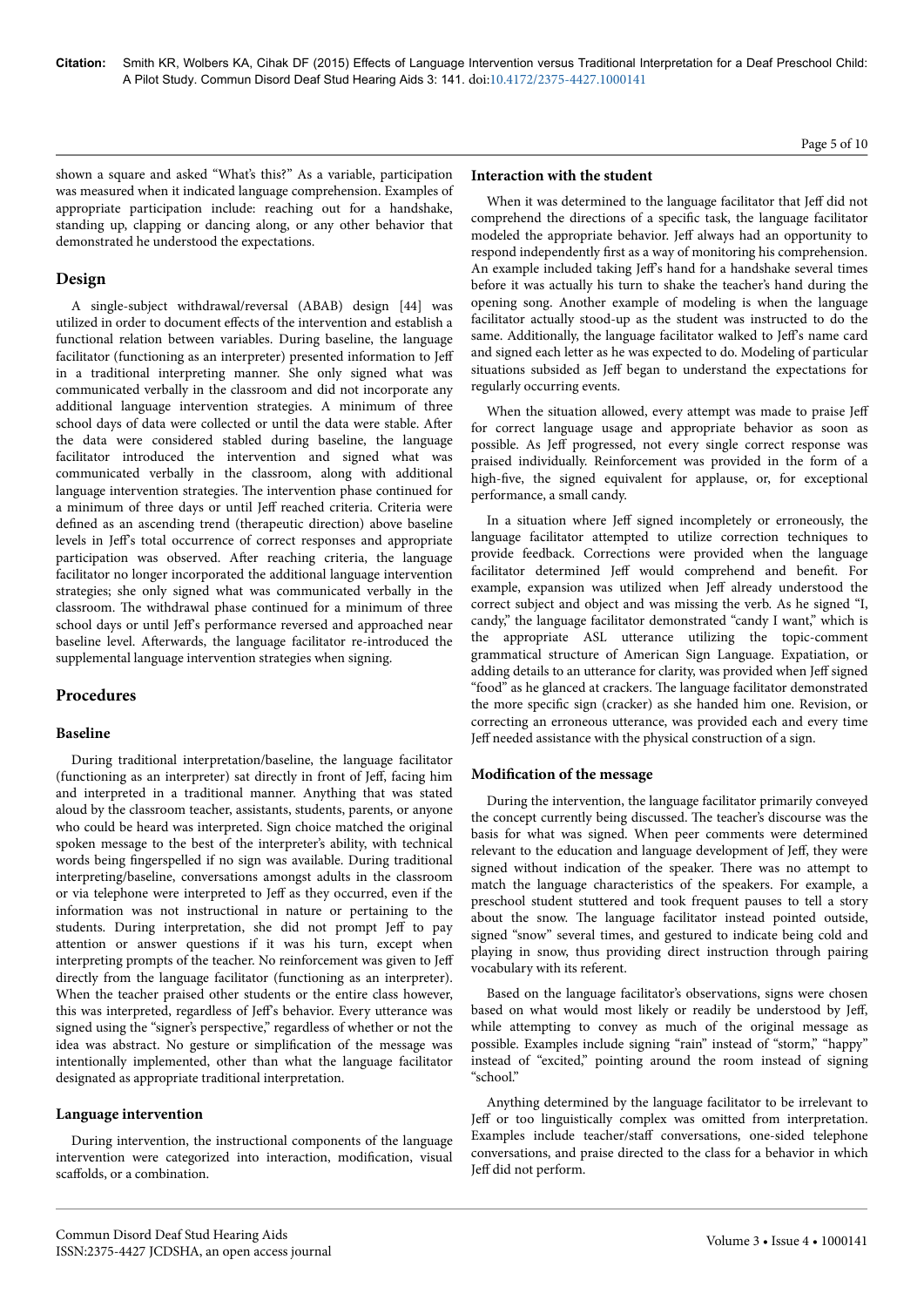#### Page 6 of 10

The language facilitator also conveyed any rhetorical questions as direct (often simplified) statements that indicated the same intent. An example includes the teacher stating, "Do we need to do a lesson about telling stories?" (in reference to several students' very obvious exaggerations about the type of pets they have at home). Here the language facilitator used, "lie no-no" (gesture finger shake). Another instance was the teacher asking "Is it summertime?" and the language facilitator stated, "outside (pointed out window) cold." Since this rhetorical was used several times by the instructor, the language facilitator was eventually able to advance to signing "now cold winter."

## **Utilization of visual scaffolds**

During each of the three morning songs, specific picture cues were used to prompt Jeff to sign along as well as reinforce the meaning of vocabulary. Examples include a picture of a boy waking up and stretching his arms for the term "good morning", a smiling face for the term "joy", alphabet cards indicating the printed letter with a picture of the corresponding sign, and a set of foam shapes.

Any signing that would typically require Jeff to mentally rotate the construction to accurately comprehend the message was signed from Jeff's perspective, and supported by visual scaffolds. This technique was primarily used when describing shapes, numbers, or referents in a story. For example, the number 24 (referring to the date) was signed from the language facilitator's right to left, allowing Jeff's perspective to match the number on the classroom calendar.

## **Combination of approaches**

In several instances, the language facilitator spent extra time focused on one particular concept, and held additional concepts to be worked on at a later time. One example includes Jeff pointing to number magnets behind the language facilitator and attempting to sign "1". Instead of continuing with the concept the class was focused on, the language facilitator opted to use the opportunity to encourage language. She signed, "yes, 1, 2, 3, (referring to the scattered arrangement of the magnets on the door) number, 1, 2, 3," at which point Jeff excitedly signed, "1, 2, 3, number." After praising Jeff, the language facilitator attempted to return to conveying the class-focused concepts as appropriate. Нis serves as an example of interacting with Jeff, modifying the message, and using visual scaffolds.

## **Withdrawal of Language Intervention**

After Jeff's total occurrence of correct responses and appropriate responses were observed trending above baseline levels, the interpreter returned to traditional interpretation with no additional language intervention strategies, similar to the baseline phase. Нis phase continued until Jeff's performance approached baseline levels.

#### **Reimplementation of language intervention**

During this phase, the interpreter included additional language intervention strategies when signing, similar to the initial intervention phase.

## **Social Validity**

In order to learn the opinions of other professionals who had the opportunity to witness the progress of Jeff during this study, surveys were distributed to his teacher, three teaching assistants, and the deaf education teacher upon completion of the study and the school year. It must be noted that only one of the four people who provided social validity findings was fluent in sign language and able to fully understand the communication of the child. Because they worked closely with this student, they were qualified to provide opinions regarding his engagement and attitude. Opinions regarding his language usage, however, must be considered critically as most of them had little to no knowledge of American Sign Language and its usage. The four professionals completed a six-item survey regarding Jeff's engagement and language use during the intervention. Questions addressed the student's language use, participation, and behavior on the days that the intervention took place in comparison to days that traditional interpretation was provided. Professionals responded to a 5 point Likert scale with 1 defined as strongly disagree, 2 defined as somewhat disagree, 3 defined as neither agree nor disagree, 4 defined as somewhat agree, and 5 defined as strongly agree.

# **Inter-Observer and Procedural Reliability**

The lead researcher recorded each time that Jeff responded correctly or participated appropriately on an observation data form. Data were separated by date, with each form being dated and having two separate areas for tallying occurrences (responses and participation). On 10 of the 13 observation days (77%), a certified teacher of the deaf, fluent in American Sign Language with several years of experience working with deaf children of various ages, also was present to observe the morning activity. She completed the observation form indicating how often she observed Jeff responding correctly or participating appropriately. Нere was a 93% agreement rate in terms of the total amount of instances each person tallied. While the lead researcher noted which instances were counted as an occurrence, the deaf education teacher did not, thus creating the possibility that different behaviors were actually seen. When the number of recorded instances differed, the researcher used the average of the two in the actual analysis.

For procedural reliability, the certified deaf education teacher observed the interpreter to ensure the intervention was being implemented as described. During baseline and withdrawal phases, the interpreter did not incorporate supplemental language intervention strategies. On days 4, 10, and 11 during the intervention phases, the teacher rated the language facilitator's ability to perform the language intervention approaches. Fourteen questions were rated on a scale from 1-5, 1 indicating at no opportunities and 5 indicating at every opportunity. Questions addressed the language facilitator's correct and consistent implementation of interventions being utilized. Нe result for all domains was 5, except for information being carefully deleted which was 4.33 on average. The percentage of intervention fidelity was 99.02%.

## **Results**

As indicated in Figure 1, the amount of correct responses and appropriate participation instances were substantially higher during the intervention periods of the project. Prior to intervention, Jeff was not able to correctly respond or participate appropriately even one time. After three days of traditional interpreting/baseline testing, the intervention was utilized and it immediately made a difference in his engagement. During days 4-6 of the study (the first phase of the intervention), 44, 46, and 50 instances were documented, respectively. For example, Jeff was able to identify three shapes and two colors using the correct sign when requested to do so by the teacher. When supported by visual scaffolds, Jeff was able to "sing along" with the class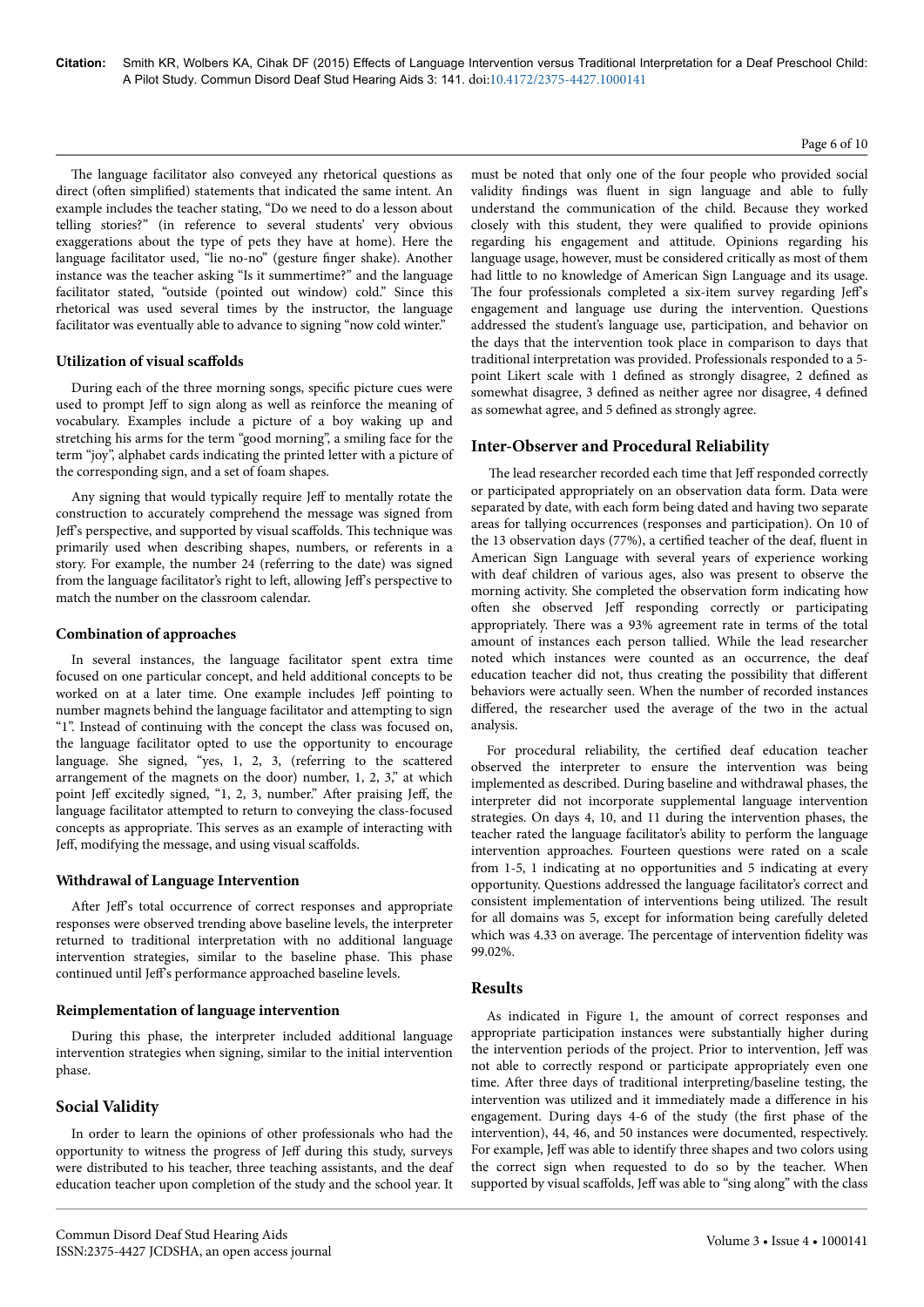by correctly using five signs. After day 6, the intervention was withdrawn for three days and the language facilitator returned to traditional interpretation, the same strategy that was utilized during baseline, during which, Jeff's responses returned to 0 correct responses and 0 instances of appropriate participation. After the second threeday session of "traditional interpretation," the intervention was implemented again for four final days. While the amount of his responses and participation initially began at near baseline levels, a substantial increase did again occur. Нe final four-day session of the intervention solicited 4, 18, 85, and 152 total instances of correct responses and appropriate behavior. Examples include Jeff being able to independently identify the current month on four different occasions, and using correct signs 66 times when singing (signing) along with the class. By the conclusion of the study, the data showed a steep upward trend, with Jeff nearly doubling his responses and participation from day three to day four of the second intervention period.





Jeff continued to progress in the instances of correct language usage and appropriate behavior during both phases of intervention. Нe amount of gains made during the second intervention period far exceeded those in the first intervention, indicating continual improvement over time. At the same time, Jeff was unable to participate in the activities in any meaningful way during phases in which traditional interpretation with no language intervention was utilized.

The results of the social validity survey indicated that teachers and other staff members who worked with this child felt that he did use more correct language and was more engaged in activities on days he experienced the language intervention, even after the specific intervention had been completed for that day. Survey items and results can are listed in Table 2.

| <b>Items</b>                                                                           | Average |
|----------------------------------------------------------------------------------------|---------|
| The student seemed to be more engaged during "circle time" during<br>the intervention. |         |
| The student was more engaged in later activities on days of the<br>intervention.       |         |

Page 7 of 10

| The student used more correct language in other activities on days of<br>the intervention.       | 5 |
|--------------------------------------------------------------------------------------------------|---|
| The student seemed to use more appropriate behavior on days that<br>the intervention took place. | 5 |
| I would recommend that this child continue receiving this particular<br>language intervention.   | 5 |
| I would recommend this intervention for other deaf children who have<br>language delays.         | 5 |

Table 2: Social Validity Results. Note: Average responses of one deaf education teacher, one preschool teacher, and three teacher assistants on a five-point Likert scale with 1 defined as strongly disagree and 5 defined as strongly agree.

## **Discussion**

The purpose of this study was to evaluate the effects of language intervention that included interaction with the student, modification of the message, and visual scaffolds to facilitate appropriate responses and participation of a deaf preschool student. Jeff, due to a language delay, appeared to be disconnected from the classroom activity at the start of the study. Prior to the intervention, Jeff would sit on the floor and seem to have no understanding of the expectations associated with "circle time." He would often look around the classroom and stare with an empty gaze. Even when an interpreter was provided, the language being conveyed seemed to be meaningless to him. Jeff did not respond to the teacher (through interpreted communication), nor attempt to respond directly to the interpreter as she signed. Нe interpretation showed no indication of benefit for Jeff.

A functional relation was established between changes in correct responses and appropriate interactions and the introduction of the language intervention within three different points in time [45]. Almost immediately after implementing the sign language intervention, Jeff began to show progress. His demeanor changed, and he began to show interest in the classroom and learning. He began attempting to respond to questions, follow directions, and participate in classroom activities. Jeff's excitement grew as he started to understand communication and yearn for more knowledge. Along with a clear numerical increase in participation and responses during the intervention, Jeff exhibited less frustration in class.

Placing this student with a fluent interpreter may have provided him with visual access to the spoken language of the classroom, but it was likely too far above his current language ability (i.e., his stage of development) for him to extract meaning [6,14]. Although interpreters can help to bridge language gaps by presenting the message at the language level of the child [16,21,23], there are few guidelines for how to handle severe language delays when even a modified interpretation is beyond the student.

Interpreting for children can be complicated because an interpreter who is impartial and effective at interpreting information may not be the most effective at fostering learning [16,21]. Interpreters may feel ethically obligated to interpret all classroom discourse in accordance with their training and the Code of Professional Conduct [46]. While the EIPA Guidelines acknowledge that children who are uniquely language delayed due to lack of exposure may need something more interactive than interpreting, specialized procedures have not yet been developed [21]. In this study, interpretation did not suffice. During intervention, language was modified and provided at a level that was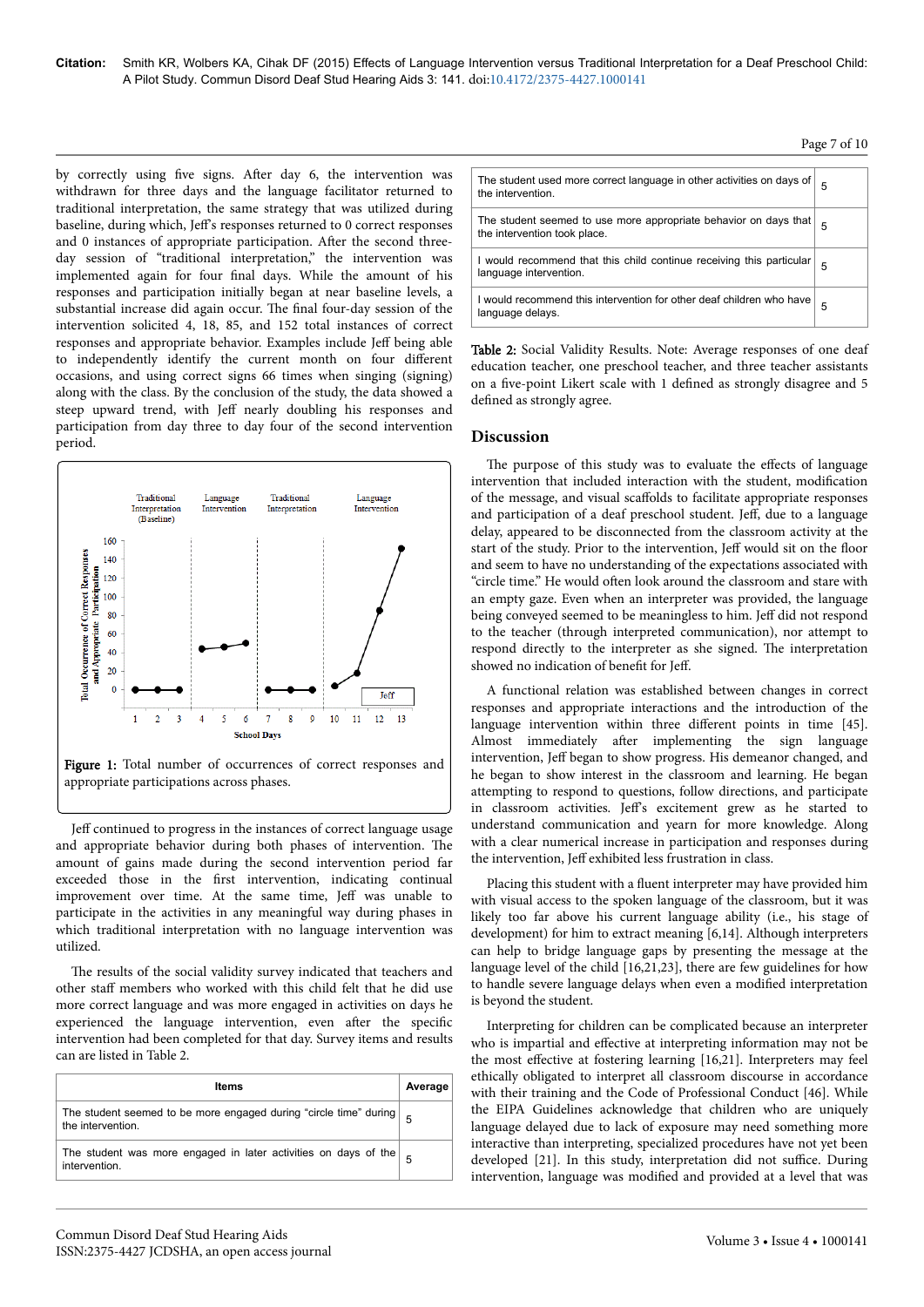slightly above Jeff's current language level [6,14]. Interaction techniques and visual supports were also used during the intervention in ways that are not possible during interpretation. Нese techniques led to increased language usage and appropriate participation within the preschool classroom. As authentic interaction and scaffolding have proven critical in language development for hearing children [27-30,38-42], it is likely that these components contributed to the success that Jeff experienced in this situation.

## **Educational Implications**

The need for intensive language intervention may not be addressed or even realized by the IEP team. IEP team members within the public school may have no knowledge of the student's use and understanding of language, nor any experience with how to acquire that information [47]. Yet, severe language delays must be identified and addressed as quickly as possible since most classroom learning hinges on being able to communicate concepts and ideas through language.

Assessing a deaf child's expressive and receptive language can be complicated, especially considering that most professionals in the public school are unlikely to know sign language [47]. Despite not having educator training or licensure, the educational interpreter can be quite knowledgeable about communication and language issues of the student [21]. In fact, some educational interpreters have been known to informally assess a deaf child's language needs and provide language supports within the classroom [48]. Since interpreters are often viewed as aides or assistants, rather than equally contributing IEP team members [49], they may not feel they are in a position to share such information or even know how to participate [50].

IDEA does recognize the educational interpreter as a valid and participating member of the student's IEP team [19]. As such, an interpreter may be the person who can provide valuable information regarding the student's expressive and receptive language or engage with other team members in problem solving difficulties [21,48]. It may be decided, for example, that a language intervention should be implemented in the classroom. Нe interpreter may be instrumental in designing the intervention, implementing it, and monitoring progress. By having direct access to the child's language input and output and by being a fluent sign language user, the interpreter is able to participate in the process in ways other members cannot.

The intervention in the current study was critical in providing meaningful access to language when interpretation was clearly pointless. In some cases, however, even the most intensive language intervention may not provide the support needed to facilitate full and natural language acquisition. An environment in which the child has multiple opportunities for age-appropriate interaction, socialization, and language models may be necessary to foster more natural language acquisition [20]. One must consider the potential results of the student in this study had he been provided with multiple signing models and peers, and multiple opportunities for interaction using sign language. It may be necessary for the educational team to discuss other educational placements (e.g., center based program for the deaf, residential school for the deaf) that could be more conducive to language development than an inclusive, interpreted setting.

Unfortunately, the situation described in this study is not an isolated occurrence. Deaf children are often placed in a general education or multi-categorical special education classroom within the local school district in attempt to provide education in the "Least Restrictive Environment" [12]. Additionally, the low-incidence rate of deafness means that specialized programs for the deaf are not readily available in every location. Нere are certainly challenging variables, but the language delay of a deaf child is likely to persist without specialized remediation. It is vital that the educational team, including the educational interpreter, is able to identify students who are language delayed who could benefit from alternative language interventions or an alternate setting.

# **Limitations and Future Directions**

It was the intent of the researcher to determine the effects of a language intervention on both the responses and instances of participation for one specific child with a severe language delay. While data indicated improvement in both domains, that of participation was significantly higher. The specific situation in which the language intervention and data collection were implemented must be considered. For purposes of consistency, data were collected during circle time daily. Нe context of this activity largely focused on class participation and group responses, with significantly less instances in which a direct individual response from Jeff was expected. Perhaps data taken at a time in which more conversational opportunities existed would have allowed for more of a balance between participation and response opportunities.

Furthermore, while the procedures implemented during circle time each day were quite routine and consistent, it cannot be ignored that different days likely had different amounts of opportunities for responses and participation. Having had calculated these total opportunities for responses or participation could allow for alternate calculations that would have provided a more sufficient representation of his rate of progress. Additionally, having collected specific levels of academic, cognitive, and language performance prior to and upon completion of the study could have provided additional information regarding the effects of the intervention. As is such, it is difficult to untangle some of the findings in the current study.

Even though the results of this study are revealing, only one student was involved. We cannot speculate that other deaf children with language delays would benefit as much from the language intervention. Future research should investigate a continuum of possible language interventions and/or interpretation modifications to be utilized in the general education or multi-categorical special education classroom with deaf children having varying degrees of delayed language. A comparison of development could also be made by setting, where for example, the student is educated in a signing environment versus a general education classroom with language support.

# **Conclusion**

A deaf student with a language delay was placed in a special education preschool classroom designed for hearing children with developmental delays. He received sign language services for 45 minutes daily, as per his IEP. Нe language facilitator alternated phases of traditional interpretation and language intervention techniques. Data indicated that Jeff was unable to participate during interpretation, yet had significantly increased participation and responses on the days in which intervention was utilized. A continuum of possible interventions, including alternate placements, must be considered by a knowledgeable IEP team to promote language development for deaf children exhibiting language delays.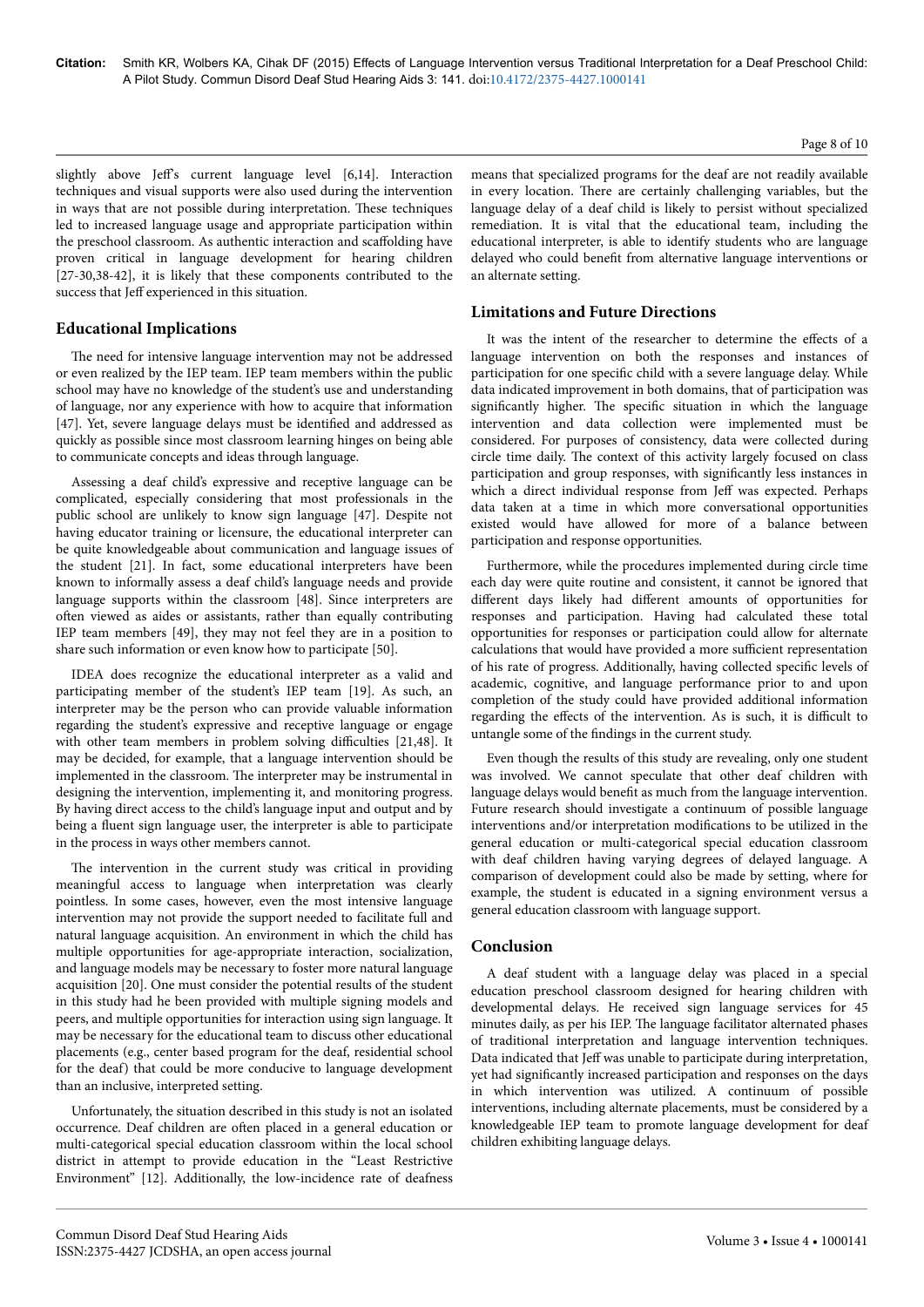**Citation:** Smith KR, Wolbers KA, Cihak DF (2015) Effects of Language Intervention versus Traditional Interpretation for a Deaf Preschool Child: A Pilot Study. Commun Disord Deaf Stud Hearing Aids 3: 141. doi:10.4172/2375-4427.1000141

**References**

- Gremp M (2006) Novel word-learning for normal-hearing and hearingimpaired children. Нe Digital Repository of the Washington University School of Medicine.
- 2. Karanth P (2005) Нe nature-nurture controversy in its most recent avatar. Journal of Biosciences 30: 139-142.
- 3. Saffran [JR, Senghas A, Trueswell JC \(2001\)](http://www.ncbi.nlm.nih.gov/pubmed/11687645) The acquisition of language by [children. Proc Natl Acad Sci U S A 98: 12874-12875.](http://www.ncbi.nlm.nih.gov/pubmed/11687645)
- 4. [Goodman JC, Dale PS, Li P \(2008\) Does frequency count? Parental input](http://www.ncbi.nlm.nih.gov/pubmed/18588713) [and the acquisition of vocabulary. J Child Lang 35: 515-531.](http://www.ncbi.nlm.nih.gov/pubmed/18588713)
- 5. National Institute of Health, National Institute on Deafness and Other Communication Disorders (2009) Cochlear implants (09-4798). Bethdesda, MD: NIDCD Information Clearinghouse..
- 6. Hermans D, Knoors H, Ormel E, Verhoeven L (2008) Modeling reading vocabulary learning in deaf children in bilingual education programs. J Deaf Stud Deaf Educ 13: 155-174.
- 7. [Singleton JL, Tittle MD \(2000\) Deaf parents and their hearing children. J](http://www.ncbi.nlm.nih.gov/pubmed/15454502) [Deaf Stud Deaf Educ 5: 221-236.](http://www.ncbi.nlm.nih.gov/pubmed/15454502)
- 8. Children's Memorial Hospital (2010) Cochlear implants. Children's Hearing Institute. (n.d.). Нe children's hearing institute: 25 years of leadership, compassion, and care.
- 9. [Spencer PE \(2004\) Individual](http://www.ncbi.nlm.nih.gov/pubmed/15314014) differences in language performance after [cochlear implantation at one to three years of age: child, family, and](http://www.ncbi.nlm.nih.gov/pubmed/15314014) [linguistic factors. J Deaf Stud Deaf Educ 9: 395-412.](http://www.ncbi.nlm.nih.gov/pubmed/15314014)
- 10. [Lane H \(2005\) Ethnicity, ethics, and the deaf-world. J Deaf Stud Deaf](http://www.ncbi.nlm.nih.gov/pubmed/15872148) [Educ 10: 291-310.](http://www.ncbi.nlm.nih.gov/pubmed/15872148)
- 11. Plaza-Pust C, Morales-Lopez E (2010) To sign is human. Journal of Deaf Studies and Deaf Education 15: 206.
- 12. [Easterbrooks SR, Lytle LR, Sheets PM, Crook BS \(2004\) Ignoring free,](http://www.ncbi.nlm.nih.gov/pubmed/15304443) [appropriate, public education, a costly mistake: the case of F.M. & L.G.](http://www.ncbi.nlm.nih.gov/pubmed/15304443) [versus Barbour County. J Deaf Stud Deaf Educ 9: 219-227.](http://www.ncbi.nlm.nih.gov/pubmed/15304443)
- 13. [Nicholas JG, Geers AE \(2007\) Will they catch up?](http://www.ncbi.nlm.nih.gov/pubmed/17675604) Нe role of age at [cochlear implantation in the spoken language development of children](http://www.ncbi.nlm.nih.gov/pubmed/17675604) [with severe to profound hearing loss. J Speech Lang Hear Res 50:](http://www.ncbi.nlm.nih.gov/pubmed/17675604) [1048-1062.](http://www.ncbi.nlm.nih.gov/pubmed/17675604)
- 14. Gioia B (2001) Нe emergent language and literacy experiences of three deaf preschoolers. International Journal of Disability, Development and Education. 48: 411-428.
- 15. [Miyamoto RT, Svirsky MA, Robbins AM \(1997\) Enhancement of](http://www.ncbi.nlm.nih.gov/pubmed/9105437) [expressive language in prelingually deaf children with cochlear implants.](http://www.ncbi.nlm.nih.gov/pubmed/9105437) [Acta Otolaryngol 117: 154-157.](http://www.ncbi.nlm.nih.gov/pubmed/9105437)
- 16. Schick BD (2008) A model of learning within an interpreted k-12 educational setting. In: Hauser PC, Marschark M (eds) Deaf cognition: Foundations and outcomes Oxford: Oxford University Press: 351-385.
- 17. Gallaudet Research Institute (2008) Regional and National Summary Report of Data from the 2007-08 Annual Survey of Deaf and Hard of Hering Children and Youth. Washington, DC: GRI, Gallaudet University.
- 18. [Sarant JZ, Holt CM, Dowell RC, Rickards FW, Blamey PJ \(2009\) Spoken](http://www.ncbi.nlm.nih.gov/pubmed/18840616) [language development in oral preschool children with permanent](http://www.ncbi.nlm.nih.gov/pubmed/18840616) [childhood deafness. J Deaf Stud Deaf Educ 14: 205-217.](http://www.ncbi.nlm.nih.gov/pubmed/18840616)
- 19. U.S. Department of Education (2004) U.S. Department of Education: Promoting educational excellence for all Americans.
- 20. Siegel L (2000) Нe [educational and communication needs of deaf and](http://www.ncbi.nlm.nih.gov/pubmed/10954982) [hard of hearing children: a statement of principle on fundamental](http://www.ncbi.nlm.nih.gov/pubmed/10954982) [educational change. Am Ann Deaf 145: 64-77.](http://www.ncbi.nlm.nih.gov/pubmed/10954982)
- 21. Schick BD (2007) EIPA Guidelines of Professional Conduct for Educational Interpreters.
- 22. [Moeller MP \(2000\) Early intervention and language development in](http://www.ncbi.nlm.nih.gov/pubmed/10969127) [children who are deaf and hard of hearing. Pediatrics 106: E43.](http://www.ncbi.nlm.nih.gov/pubmed/10969127)
- 23. Registry of Interpreters for the Deaf (RID) (2005) Registry of Interpreters for the Deaf.
- 24. Kurz KB (2004) A comparison of deaf children's comprehension in direction communication and interpreted education. Unpublished doctoral dissertation, University of Kansas.
- 25. Quinto-Pozos D, Forber-Pratt AJ, Singleton JL (2011) Do Developmental Communication Disorders Exist in the Signed Modality? Perspectives From Professionals. Language, Speech, and Hearing Services in Schools  $42.423 - 43$
- 26. [Takala M, Kuusela J, Takala EP \(2000\) "A good future for deaf children": a](http://www.ncbi.nlm.nih.gov/pubmed/11037068) five-year [sign language intervention project. Am Ann Deaf 145: 366-374.](http://www.ncbi.nlm.nih.gov/pubmed/11037068)
- 27. Winstead L (2006) Authentic Language Opportunities: An Alternative Dual Language Model. AERA Meeting, Moscone Center, San Francisco.
- 28. Dalrymple AJ, Feldman MA (1991) Effects of reinforced directed rehearsal on expressive sign language learning by persons with mental retardation. Journal of Behavioral Education. 2: 1-16.
- 29. [Matson JL, Sevin JA, Fridley D, Love SR \(1990\) Increasing spontaneous](http://www.ncbi.nlm.nih.gov/pubmed/2373659) [language in three autistic children. J Appl Behav Anal 23: 227-233.](http://www.ncbi.nlm.nih.gov/pubmed/2373659)
- 30. Ontario Association for Families of Children with Communication Disorders (OAFCCD) (2007) Natural Language Intervention.
- 31. [Barachetti C, Lavelli M \(2011\) Responsiveness of children with](http://www.ncbi.nlm.nih.gov/pubmed/21899674) specific [language impairment and maternal repairs during shared book reading.](http://www.ncbi.nlm.nih.gov/pubmed/21899674) [Int J Lang Commun Disord 46: 579-591.](http://www.ncbi.nlm.nih.gov/pubmed/21899674)
- 32. Kobus K, Maxwell L, Provo J (2008) Increasing motivation of elementary and middle school students through positive reinforcement, student selfassessment, and creative engagement. Unpublished action research, Saint Xavier University & Pearson Achievement Solutions, Inc. Chicago, IL.
- 33. [Tolar TD, Lederberg AR, Gokhale S, Tomasello M \(2008\)](http://www.ncbi.nlm.nih.gov/pubmed/17827446) Нe [development of the ability to recognize the meaning of iconic signs. J](http://www.ncbi.nlm.nih.gov/pubmed/17827446) [Deaf Stud Deaf Educ 13: 225-240.](http://www.ncbi.nlm.nih.gov/pubmed/17827446)
- 34. [Luetke-Stahlman B \(1993\) Research-based language intervention](http://www.ncbi.nlm.nih.gov/pubmed/8135157) [strategies adapted for deaf and hard of hearing children. Am Ann Deaf](http://www.ncbi.nlm.nih.gov/pubmed/8135157) [138: 404-410.](http://www.ncbi.nlm.nih.gov/pubmed/8135157)
- 35. Wolbers K, Dostal H (2009) Interactions that Mediate Language and Literacy Learning. Research presented at the meeting of the National Reading Conference, Albuquerque, New Mexico.
- 36. Lee-Goldman R (2006) Syntax and Semantics Circle.
- 37. McConaughy SH (2005) Clinical Interviews for Children and Adolescents. New York, NY: Gulliford Press.
- 38. Johnson RJ, Miltenberger RG (1996) The direct and generalized effects of self-instructions and picture prompts on vocational task performance. Behavioral Interventions 11: 19-34.
- 39. Lancioni GE, Van den Hof E, Boelens H, Rocha N, Seedhouse P (1998) A computer-based system providing pictorial instructions and prompts to promote task performance in persons with severe developmental disabilities. Behavioral Interventions, 13: 111-122.
- Lockhart DB, Jablonski E (1983) Reduction of disruptive behaviors of a hyperactive profoundly retarded person. Paper presented at the Annual Gatlinburg Conference on Research in Mental Retardation and Developmental Disabilities (16th, Gatlinburg, TN. March 16-18, 1983).
- 41. Taylor RG (1987) Teaching a severely handicapped deaf-blind young woman to prepare breakfast foods. Journal of Visual Impairment and Blindness 5: 221-236.
- 42. Wacker DP, Berg WK, Berrie P, Swatta P (1985) Generalization and maintenance of complex skills by severely handicapped adolescents following picture prompt training. Journal of Applied Behavior Analysis, 18: 329-336.
- 43. Martin AJ, Sera MD (2006) Нe [acquisition of spatial constructions in](http://www.ncbi.nlm.nih.gov/pubmed/16785257) [American sign language and English. J Deaf Stud Deaf Educ 11: 391-402.](http://www.ncbi.nlm.nih.gov/pubmed/16785257)
- 44. Gast DL (2010) Single subject research methodology in behavioral sciences. New York, NY: Routledge.
- 45. Horner RH, Carr EG, Halle J, McGee G, Odom S, et al. (2005) Нe use of single-subject research to identify evidence-based practice in special education. Exceptional Children 71: 165-179.
- 46. Public Policy Associates, Incorporated (2006) Supply and demand for interpreters for the deaf and hard of hearing in Michigan (Michigan, Department of Education). Lansing.
- 47. Guiterrez PS (2011) A team approach to quality programming for deaf and hard of hearing students Oddysey 12: 28-32.